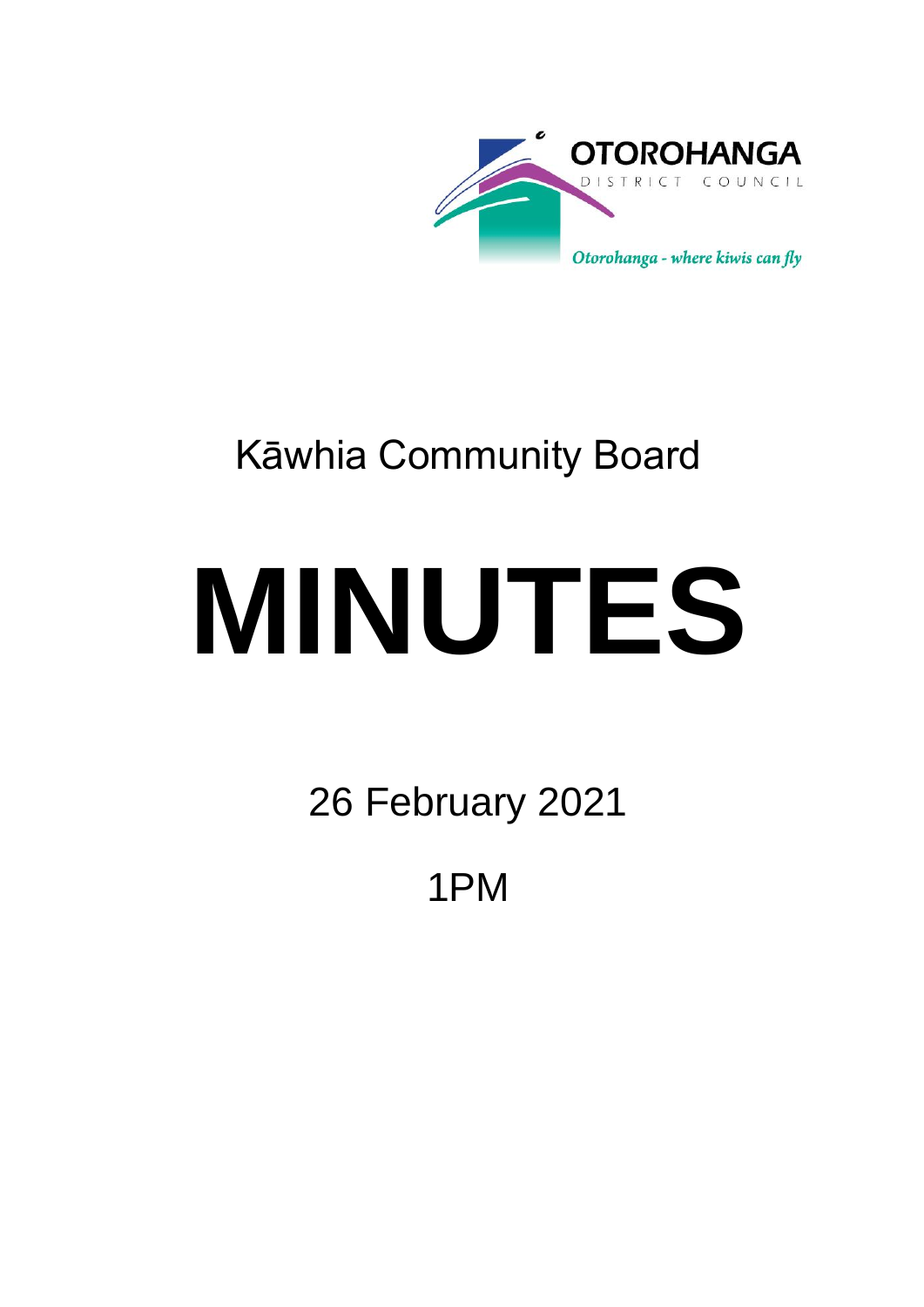#### **KĀWHIA COMMUNITY BOARD**

26 February 2021

Minutes of an Ordinary meeting of the Kāwhia Community Board held in the Kāwhia Community Hall, Jervois Street, Kāwhia on 26 February 2021 commencing at 1.00pm.

Tanya Winter **CHIEF EXECUTIVE**

### **MINUTES**

**ORDER OF BUSINESS:**

| <b>ITEM</b>                                      |                                | <b>PAGE</b>    |
|--------------------------------------------------|--------------------------------|----------------|
|                                                  |                                |                |
| <b>PRESENT</b>                                   |                                | 1              |
| <b>IN ATTENDANCE</b>                             |                                | 1              |
| <b>APOLOGIES</b>                                 |                                | 1              |
| <b>DECLARATION OF INTEREST</b>                   |                                | 1              |
| <b>PUBLIC FORUM</b>                              |                                | $\mathbf{1}$   |
| <b>CONFIRMATION OF MINUTES - 23 OCTOBER 2020</b> |                                | 1              |
|                                                  |                                |                |
| <b>ITEM 44</b>                                   | <b>CHAIRPERSONS REPORT</b>     | $\mathbf{2}$   |
| <b>ITEM 45</b>                                   | <b>KĀWHIA WHARF - LEASES</b>   | $\overline{2}$ |
| <b>ITEM 46</b>                                   | <b>DISTRICT LIBRARY REPORT</b> | $\overline{2}$ |
| <b>BOARD MEMBER UPDATE</b>                       |                                | $\overline{2}$ |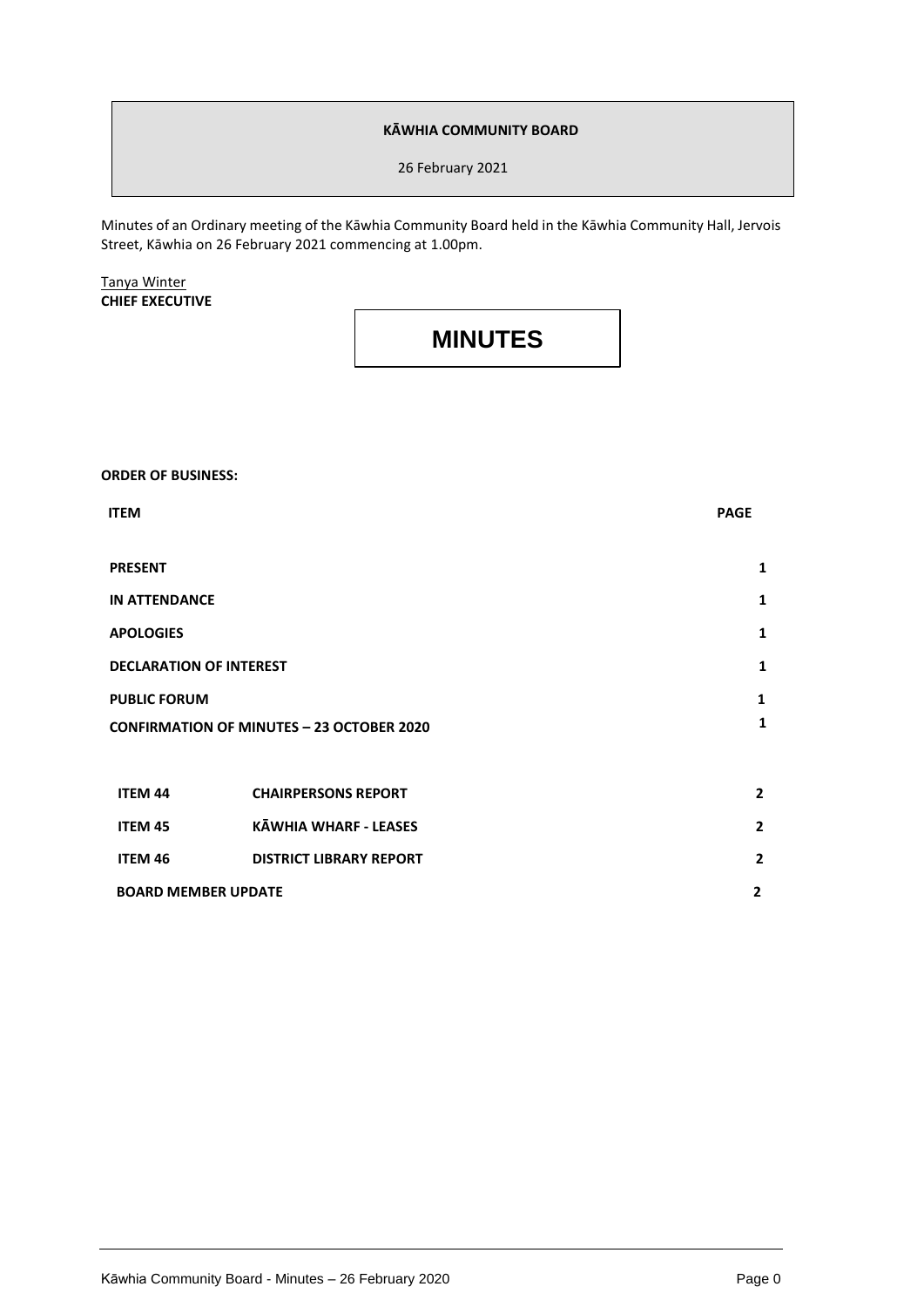#### **PRESENT**

Mr. D Walsh (Chair), Cr. A Williams, Mrs. H Whiu, Mr. K Briggs.

#### **IN ATTENDANCE**

His Worship the Mayor MM Baxter**,** Ms. T Winter (Chief Executive), Mr. G Bunn (Group Manager Corporate), Mrs. H Williams (Strategic Planner), Ms. T Ambury (Community & Economic Development Manager).

Mrs. H Whiu opened the meeting with a karakia.

#### **PUBLIC FORUM**

Catherine Holland, Kelly Isherwood and Shani Whitiora attended the meeting and spoke on behalf of Kāwhia Moana in relation to an establishment of a Kāwhia Foodbank. Following lockdown and the reopening of Maketū Marae, this initiative requires an alternative location to host the Kāwhia Foodbank.

The following maintenance issues were raised;

- Top of the spider web is loose at the Kāwhia Playground.
- Suggested an area for food preparation be installed at the communal BBQ.
- Painting of the judder bars.
- Concerns about Te Papa o Karewa including other iwi and making sure the nature of the remedy doesn't further damage the tree

Daisy Scott attended the meeting on behalf of the Onepu Charitable Trust and Maori Womens Welfare League expressing concerns on the following;

- Vehicles getting stuck on the beach.
- Prevent motorbikes using the walkway access to the beach They are damaging the roots of Te Papa O Karewa (the sacred Pohutukawa).
- Parking issues in Kāwhia.
- Fish carcass dumping in Kāwhia specifically in areas of cultural significance.

John Dodgson spoke in the meeting and requested it be recorded that the Agenda was not made public prior to the meeting of 23 October 2020.

Ray Montgomery spoke in the meeting highlighting his concerns of parking on yellow lines within Kāwhia.

#### **APOLOGIES**

No apologies were received.

#### **DECLARATION OF INTEREST**

The Chair asked members whether they had any declarations of conflicts of interest.

No declarations of conflicts of interest were received.

#### **CONFIRMATION OF MINUTES – 23 OCTOBER 2020**

**Resolved** that the Minutes of the meeting of the Kāwhia Community Board held 23 October 2020, as circulated be approved as a true and correct record of the meeting and the recommendations contained therein be adopted.

**Mrs. Whiu / Mr. Briggs**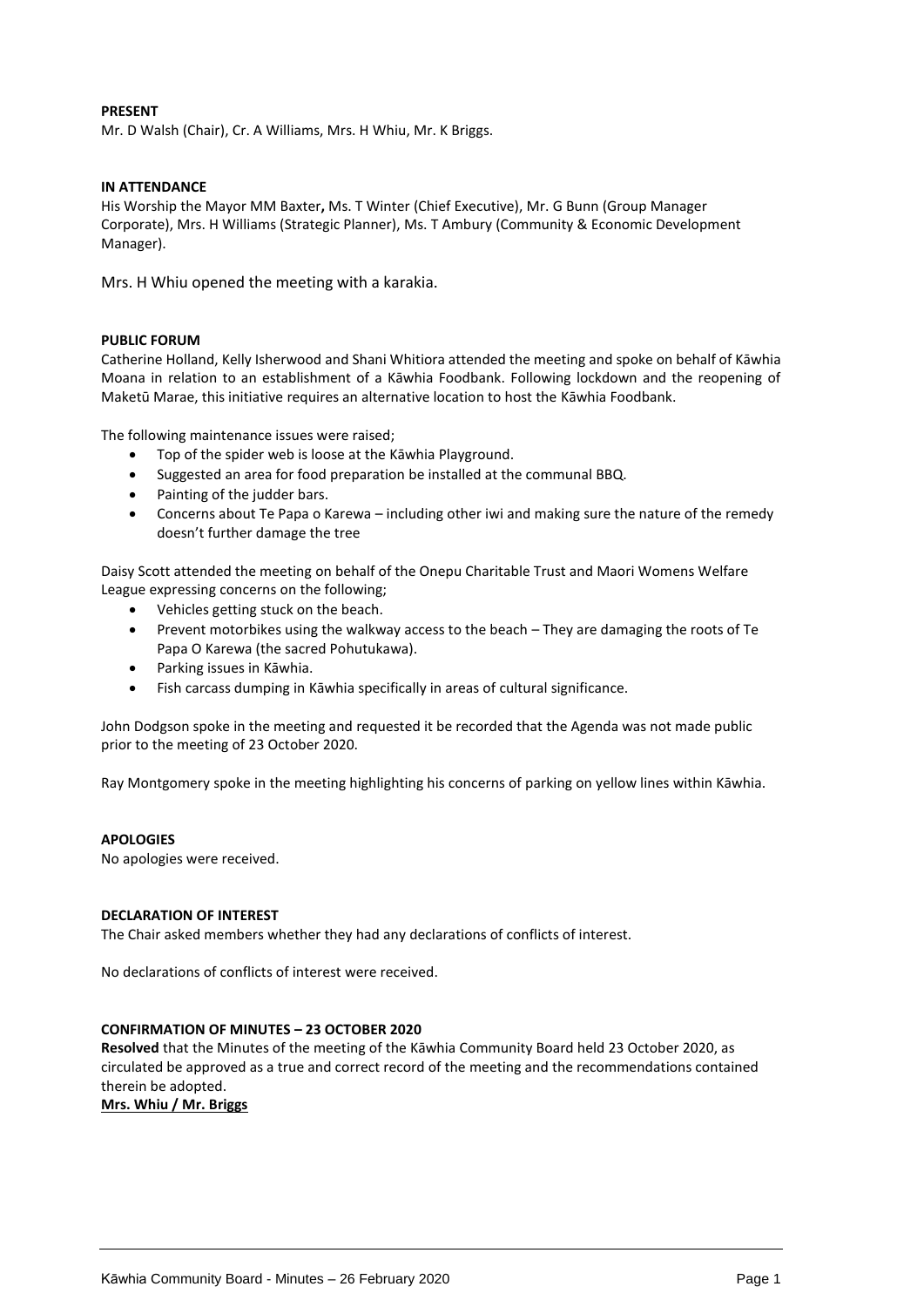#### **ITEM 44 CHAIRPERSONS REPORT – VERBAL**

- The Chair reported on the following;
	- Whānau Ora day.
	- Classic Car Day in November.
	- Regatta day on New Year's Day.
	- Kāwhia Kai Festival.
	- One Base Fishing Tournament.

**Resolved** that the Chairperson's verbal report be received. **Mr. Briggs / Mrs. Whiu**

#### **ITEM 45 KĀWHIA WHARF – LEASES**

The Group Manager Corporate referred members to the report advising that following request from the Kāwhia Community Board, the Council included increased fees and charges for the Kāwhia Wharf (with a 200% increase to berthage charges) in the Long Term Plan 2018-2028 for consultation, which took effect with no submissions received. The outcome is that apart from Taharoa Steel the other boat operators have for the most part declined or failed to pay rental and charges, with recovery hindered through lack of written documentation. Council staff have set out options to address rental charges and tidy up the lease documentation for this particular portfolio of property.

The Group Manager advised members he was presenting on behalf of Property Advisor – Paul Pointon who had recently passed away. He further asked members whether they had any questions on the content of this report.

During discussion the following points were raised:

- Without a bylaw there are no means to recover debt if left unpaid.
- Since charges were increased two years ago fees have been near impossible to collect.
- Suggested that a meeting be organised with both recreational and commercial users of the wharf.

**Resolved** that a meeting be held with recreational and commercial users of the Kāwhia Wharf to discuss;

- a) Costs required to maintain the wharf asset and;
- b) The setting of fair and reasonable fees and charges and how these will be collected and;
- c) Who pays.

**Mr. Briggs / Chair**

#### **ITEM 46 DISTRICT LIBRARY REPORT**

The Group Manager Corporate referred members to the Library Mangers report which outlines the activities of the Ōtorohanga District Libraries for the period October 2020 to January 2021.

The Group Manager acknowledged the newly appointed Library Manager - Heather Taylor who compiled the report and stated she has some ambitious ideas for both Kāwhia and Ōtorohanga Libraries.

**Resolved** that the Library Manager's quarterly report be received. **Chair / Mr. Briggs**

#### **BOARD MEMBER UPDATE**

MR BRIGGS

Confirmation on ANZAC day funding for afternoon tea.

MRS. WHIU

- Proposed photo frame in Kāwhia is work in progress.
- Suggested to install bollards at the pathway to Kāwhia beach to prevent bikes using the access.
- Asked whether there is an alternative option to the 'Hockey Sticks' along Pouewe Street that cannot be easily removed.